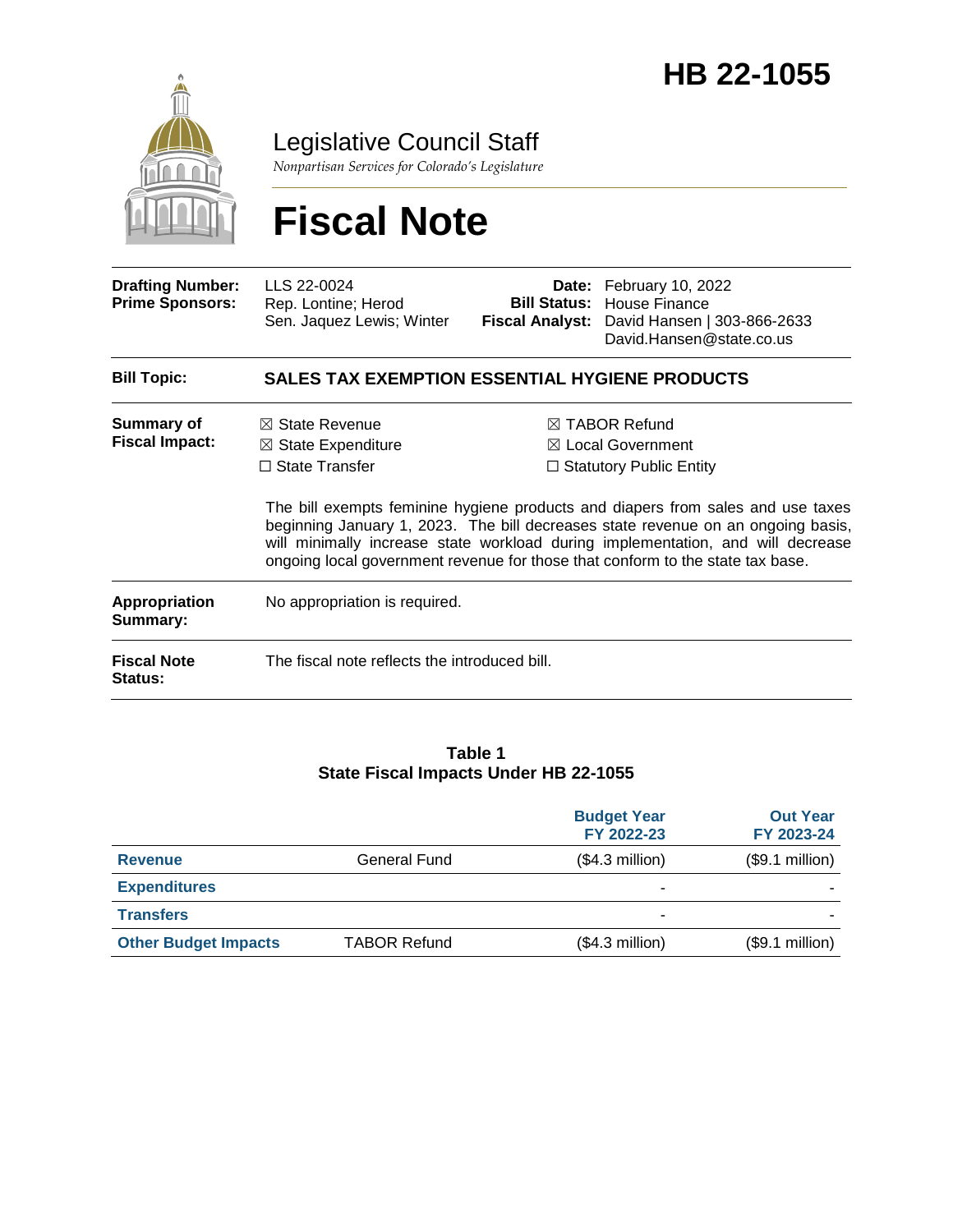Page 2

# February 10, 2022 **HB 22-1055**

## **Summary of Legislation**

The bill exempts purchases of feminine hygiene products and diapers from state sales and use tax beginning January 1, 2023.

#### **State Revenue**

The bill is estimated to decrease General Fund revenue by \$4.3 million in FY 2022-23 and by \$9.1 million in FY 2023-24, with ongoing impacts in subsequent years that will grow with population growth and inflation. The impact in FY 2022-23 represents a half-year impact. Sales and use tax revenue is subject to TABOR.

#### **Data and Assumptions**

**Feminine hygiene products.** The analysis was based on estimated use of the bill's exempted products for impacted demographic groups. For feminine hygiene products, the analysis assumes regular use of these products for women and girls ages 12 to 51 based on the average age of first menstruation to menopause from National Institutes of Health data. In Colorado, the State Demographer projects there will be between 1,598,426 and 1,615,701 women and girls ages 12 to 51 from FY 2022-23 to FY 2023-24. The demand among users of these products was adjusted downward to exclude those who are expected to not be menstruating during pregnancy or nursing based on projected births in the state. Based on this adjusted population, there will be an estimated 88.0 million to 88.9 million likely menstrual days each year during the analysis period.<sup>1</sup> Assuming 40.4 percent of users of feminine hygiene products use tampons and 59.6 percent use pads or sanitary napkins, and average use of 4.0 products per day, there will be demand for about 143.0 million tampons and 211.0 million pads in the state each year. Lastly the revenue impact assumes an average inflation-adjusted price of about \$0.24 per tampon and \$0.22 per pad during the analysis period. Overall, the decrease in revenue from feminine hygiene products is \$1.1 million in FY 2022-23 and \$2.3 million in FY 2023-24.

The degree that actual use of feminine hygiene products differs from the above assumptions could increase or decrease the estimated revenue impact. For instance, the analysis does not factor in the use of sponges, cups, or other products that are included in the bill, or the use of feminine hygiene products for other reasons than menstruation, both factors that could increase the revenue impact. On the downside, the analysis does not factor in reduced menstruation or use of feminine hygiene products from causes other than pregnancy, such as surgical procedures, health conditions, or other means.

**Infant and child diaper use.** Diaper use for the infant and child population was based on the state's projected population of children ages 0 to 5 years from the Colorado State Demography Office. Assuming a projected average of 208,300 children less than 27 months through FY 2023-24 utilize about 8.0 diapers per day, and that 95.5 percent of children use disposable diapers, the demand for disposable diapers will be about 581 million each year during the analysis period. The remaining children are assumed to use cloth diapers. For the projected 174,700 children ages 27 months to 5 years, it is assumed about 8.0 percent use an average of one disposable diaper each day based on rates of night-time only use in older children, or an average of 5.1 million disposable diapers each year

 $\overline{a}$ <sup>1</sup> Menstrual days was calculated assuming an average cycle length of 28 days and 4.5 days per period based on National Institutes of Health data.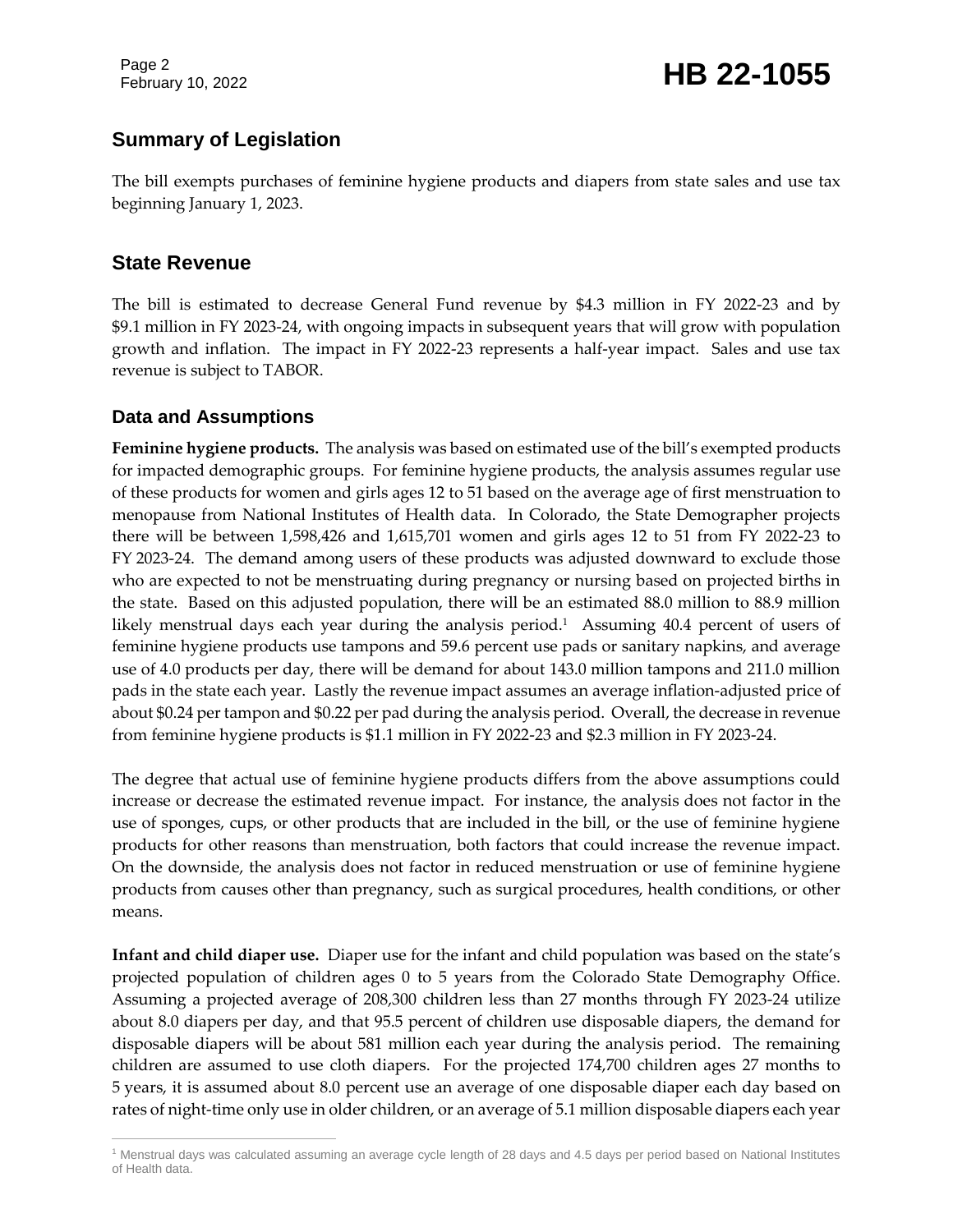during the analysis period. Assuming an average inflation-adjusted unit cost of \$0.32 per disposable diaper, and an average one-time cloth diaper cost of about \$410, the bill will decrease revenue from these products by an estimated \$2.6 million in FY 2022-23 and \$5.5 million in FY 2023-24.

The degree that actual infant and child diaper use differs from the assumptions used in this analysis could increase or decrease the estimated revenue impact. For instance, the use of diapers for reasons other than infant and child care, or for those older than age 5 could increase the revenue impact. Alternatively, if caretakers reduce diaper use significantly before 27 months, or that children over this age require fewer diapers at night, the revenue impact could be lower.

**Adult incontinence underwear.** This analysis assumes that diapers as referenced in the bill includes adult use of incontinence underwear. A study on the direct cost of urinary incontinence in the U.S. found the cost in 1995 was \$16.3 billion.<sup>2</sup> Further, an analysis of the cost of urinary incontinence among women estimated that diaper purchases comprised about 16 percent of the annual cost of routine products and care, costs the researchers noted accounted for 50 percent to 75 percent of the above cited direct costs.<sup>3</sup> Inflating the per capita cost for the adult population of urinary incontinence using the Consumer Price Index, based on projections in the December 2021 Legislative Council Staff Forecast, assuming 60 percent of the total cost of urinary incontinence is spent on routine care products, and applying the estimated cost of diapers to the projected adult population in Colorado, the bill will decrease revenue in FY 2022-23 by an estimated \$601,000 and by \$1.2 million in FY 2023-24. The degree that actual incontinence underwear use differs from the assumptions used in this analysis could increase or decrease the estimated revenue impact.

## **State Expenditures**

The bill will minimally increase workload for the Department of Revenue to update sales and use tax guidance and forms. The bill also requires Legislative Council Staff to annually estimate the revenue impact of the bill for 5 years beginning in FY 2023-24, which will increase workload for the Legislative Department. The fiscal note assumes that workload impacts can be met with existing resources.

## **Other Budget Impacts**

**TABOR refunds.** The bill is expected to decrease the amount of state revenue required to be refunded to taxpayers by the amounts shown in the State Revenue section above. This estimate assumes the December 2021 Legislative Council Staff revenue forecast. A forecast of state revenue subject to TABOR is not available beyond FY 2023-24. Because TABOR refunds are paid from the General Fund, decreased General Fund revenue will lower the TABOR refund obligation, but result in no net change to the amount of General Fund otherwise available to spend or save.

 $\overline{a}$ <sup>2</sup> Wilson, Leslie, Brown, Jeanette S., Shin, Grace P., Luc, Kim-Oanh, and Subak, Leslee L., Annual Direct Cost of Urinary Incontinence, National Institutes of Health, PubMed, 2001. <https://pubmed.ncbi.nlm.nih.gov/11530119/>

<sup>&</sup>lt;sup>3</sup> Subak, Leslee L. et al. High Costs of Urinary Incontinence Among Women Electing Surgery to Treat Stress Incontinence, National Institutes of Health, PubMed, 2008.

<https://www.ncbi.nlm.nih.gov/pmc/articles/PMC2593129/#R1>